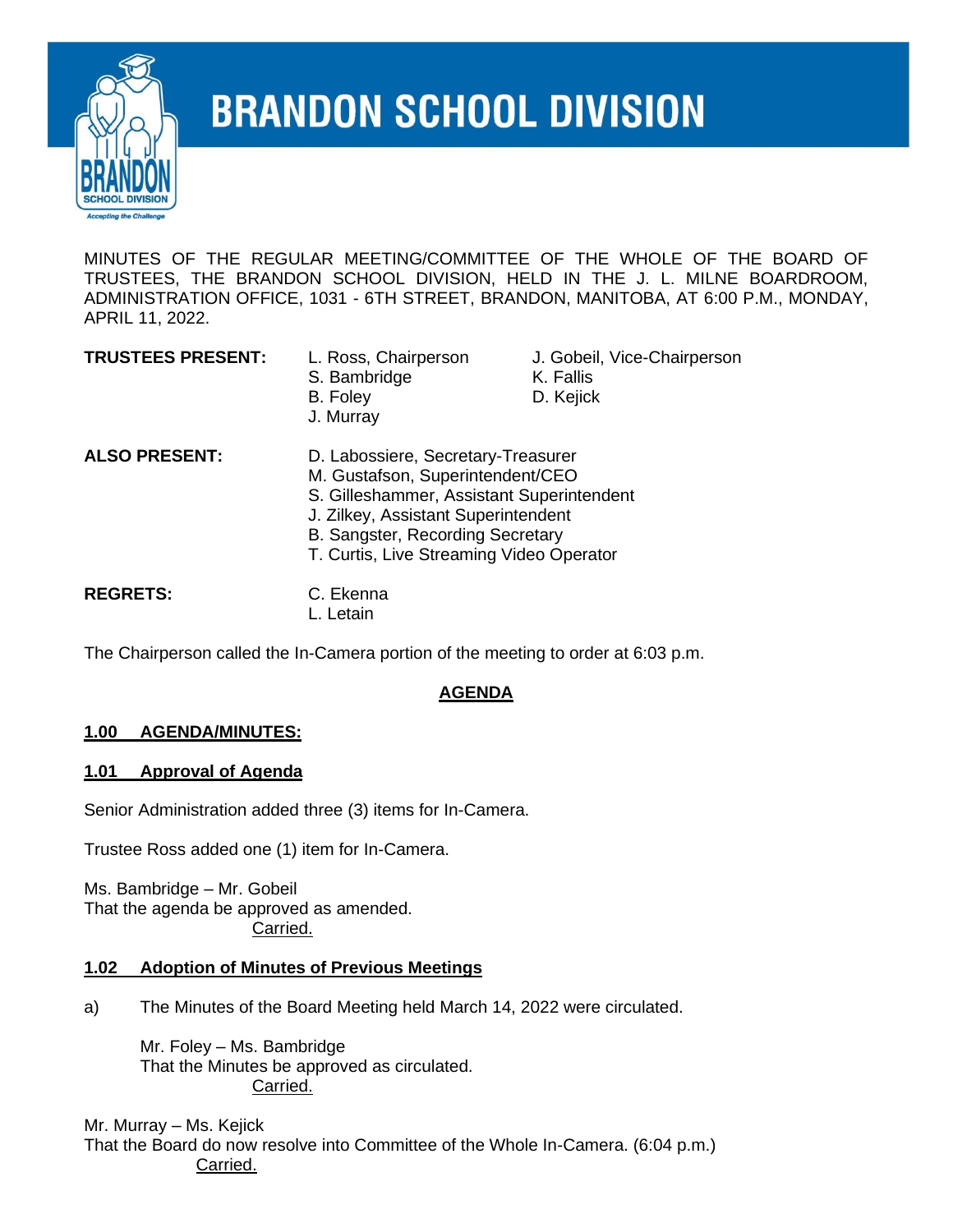# **2.00 IN CAMERA DISCUSSION (COMMITTEE OF THE WHOLE):**

# **2.01 Student Issues**

**- Reports**

**- Trustee Inquiries**

# **2.02 Personnel Matters**

# **- Reports**

- a) Staffing Activity Report was presented.
- b) Mr. Mathew Gustafson, Superintendent/CEO, provided information on a Personnel Matter and received direction from the Board.
- c) The Superintendent/CEO provided information on a Personnel Matter.
- d) The Superintendent/CEO provided information on a Personnel Matter and answered Trustee questions.

# **- Trustee Inquiries**

# **2.03 Property Matters/Tenders**

**- Reports**

**- Trustee Inquiries**

# **2.04 Board Operations**

**- Reports**

a) Trustee Ross provided information on a Board Operations Matter.

# **- Trustee Inquiries**

Ms. Bambridge – Ms. Fallis

That the Committee of the Whole In-Camera do now resolve into Board. (7:06 p.m.) Carried.

The Chairperson called the Public portion of the meeting to order at 7:30 p.m. with a traditional heritage acknowledgement.

### **3.00 PRESENTATIONS AND COMMUNICATIONS:**

**3.01 Presentations For Information** 

# **3.02 Communications For Information**

# **3.03 Communications For Action**

- a) Ms. Amber Chapil, Manager of Corporate Policy, Legislative Services Department, City of Brandon, March 22, 2022, addressed to Mr. Denis Labossiere, Secretary-Treasurer, advising that the City Council passed the resolution appointing Ms. Heather Ewasiuk as Senior Election Official (SEO) for the City of Brandon at their March 21, 2022 meeting. The City of Brandon formally requests that the Division approve the appointment of Ms. Ewasiuk as SEO for the Division. Referred Motions.
- b) Ms. Sheri Bailey, Executive Assistant, Brandon Teachers' Association, April 6, 2022, addressed to Mr. Mathew Gustafson, Superintendent/CEO, advising that Ms. Tammy Tutkaluk has been acclaimed as the President of the Brandon Teachers' Association (BTA) for the term beginning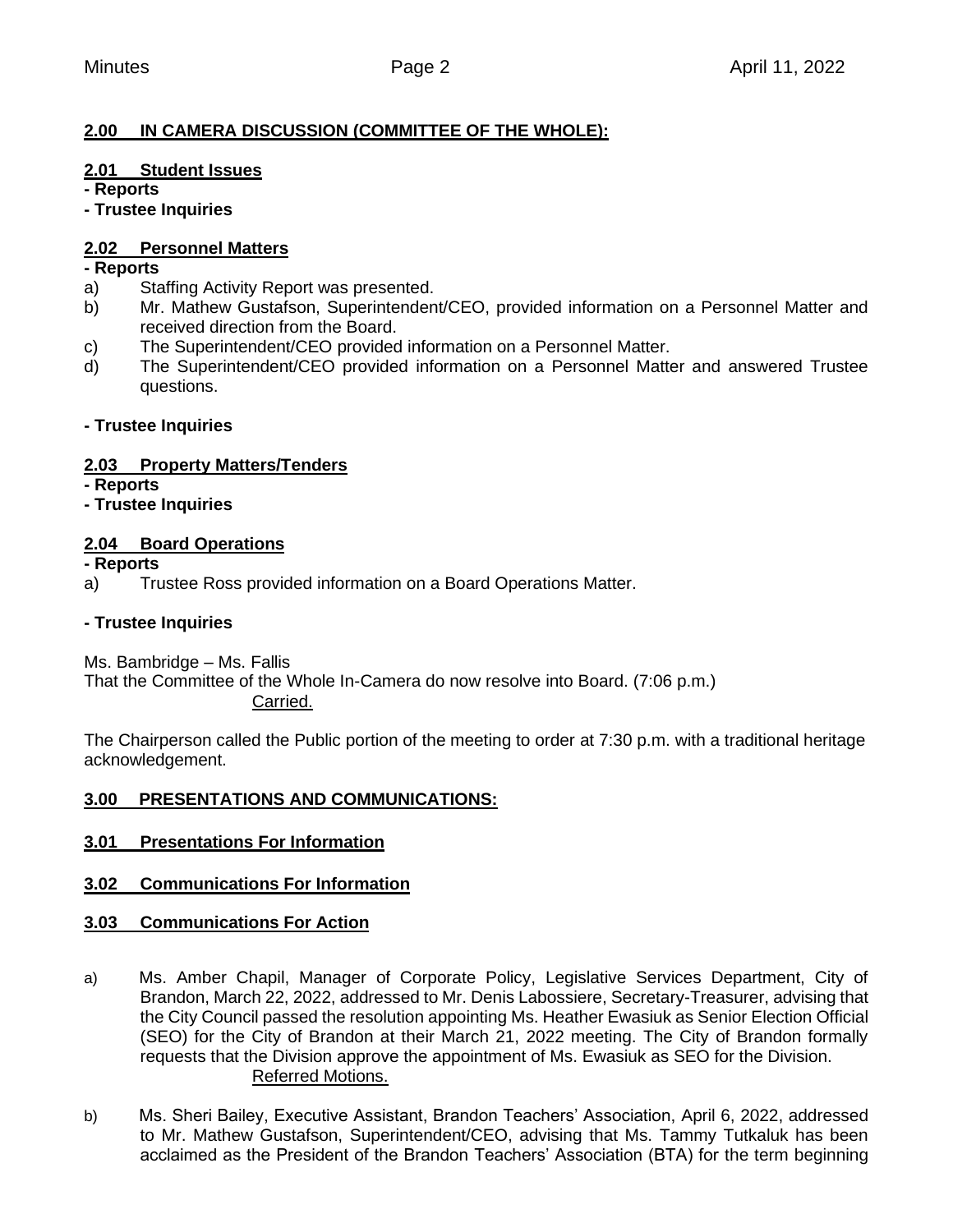July 1, 2022 to June 30, 2023. The BTA formally requests that Ms. Tutkaluk be seconded fulltime, with salary and benefits to be paid by the Association.

Referred Motions.

The Superintendent/CEO thanked Mr. Cale Dunbar, President, Brandon Teachers' Association, for his working relationship with Senior Administration over the past year and wished him well as he heads back into the classroom.

# **4.00 REPORT OF SENIOR ADMINISTRATION**

Mr. Mathew Gustafson, Superintendent/CEO, provided highlights on the following items from the April 11, 2022 Report of Senior Administration:

- A) Administrative Information
	- ➢ Celebrations:
		- International Day of Pink Wednesday, April 13, 2022
		- Walk in Her Shoes Valleyview Centennial School
		- Kindergarten Learning Bags
		- Professional Learning
	- ➢ Information Items:
		- Correspondence from Manitoba Education and Early Childhood Learning
			- High Fidelity Wrap Facilitator and Enhances School-Based Mental Health and Addiction Team
			- 2021-2022 Contingency Grant
			- Provincial Committee Participation P. Thompson, Vincent Massey High School
	- ➢ Healing Green Acres School Tipi Legacy Tour
	- ➢ Administrative Procedure 4560 Mandatory COVID-19 Testing of Students Rescinded
	- ➢ Administrative Procedure 5185 Mandatory COVID-19 Testing of Staff and Designated Persons – Rescinded
	- ➢ Manitoba Association of School Superintendents (MASS) Spring Journal 2022
	- ➢ Presentations:
		- Attendance Monitoring and COVID-19 Case Prevalence S. Gilleshammer
		- Summary of Staffing Allocations M. Gustafson
	- $\triangleright$  Business Arising for Board Action Mr. Denis Labossiere, Secretary-Treasurer:
		- Brandon Schools Instrumental Music Association Agreement
		- **Prairie Mountain Health Agreement Speech Language Services**
		- **Prairie Mountain Health Agreement Occupational Therapy Services**

Trustees asked questions for clarification.

Trustee Ross suggested that the Superintendent/CEO share the article he submitted for the Manitoba Association of School Superintendents (MASS) Spring Journal 2022 with community partners.

Mr. Gobeil – Mr. Murray

That the April 11, 2022 Report of Senior Administration be received and filed.

Carried.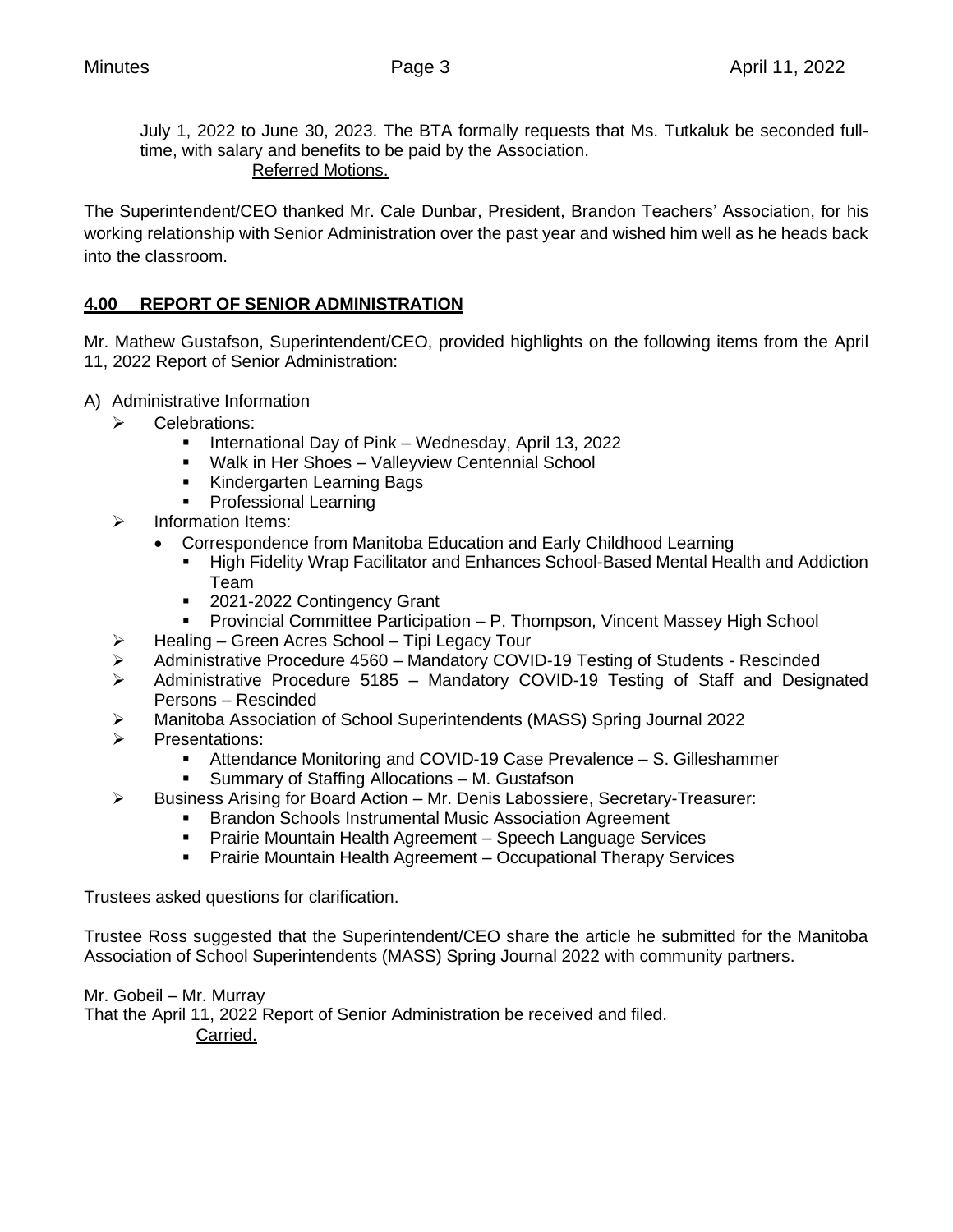# **5.00 GOVERNANCE MATTERS**

#### **5.01 Reports of Committees**

a) Education and Community Relations Committee Meeting The written report of the Education and Community Relations Committee meeting held on March 14, 2022 was circulated.

Ms. Bambridge – Mr. Gobeil That the Report be received and filed. Carried.

b) Finance and Facilities Committee Meeting The written report of the Finance and Facilities Committee meeting held on March 14, 2022 was circulated.

Ms. Fallis – Ms. Bambridge That the Report be received and filed. Carried.

#### **5.02 Delegations and Petitions**

- **5.03 Business Arising**
- **- From Previous Delegation**
- **- From Board Agenda**

### **- MSBA Matters**

- a) e-bulletin March 23, 2022
- b) e-bulletin April 6, 2022

### **5.04 Public Inquiries (max. 15 minutes)**

#### **5.05 Motions**

- 18/2022 Ms. Fallis Mr. Foley That the School Calendar for the 2022-2023 School Year be established, as proposed. Carried.
- 19/2022 Mr. Gobeil Ms. Fallis That the Board approve the research request from Kelly DeRoo, Student, Home Economics and Everyday Life (HEEL) Education Master's Program in the Department of Curriculum and Pedagogy, University of British Columbia, for the research project entitled "*Understanding the Academic and Social Experiences of English Language Learners in Home Economics"*. Carried.

# 20/2022 Mr. Foley – Ms. Fallis

That the request of the Brandon Teachers' Association, that the President of the Association, Ms. Tammy Tutkaluk, be seconded from the Division from July 1, 2022 to June 30, 2023 on a full-time basis be approved, subject to the Division being reimbursed by the Association for all salary and benefit costs for the period of the secondment and that the terms and conditions of this leave of absence are in accordance with Article 17.02 of the Collective Bargaining Agreement.

Carried.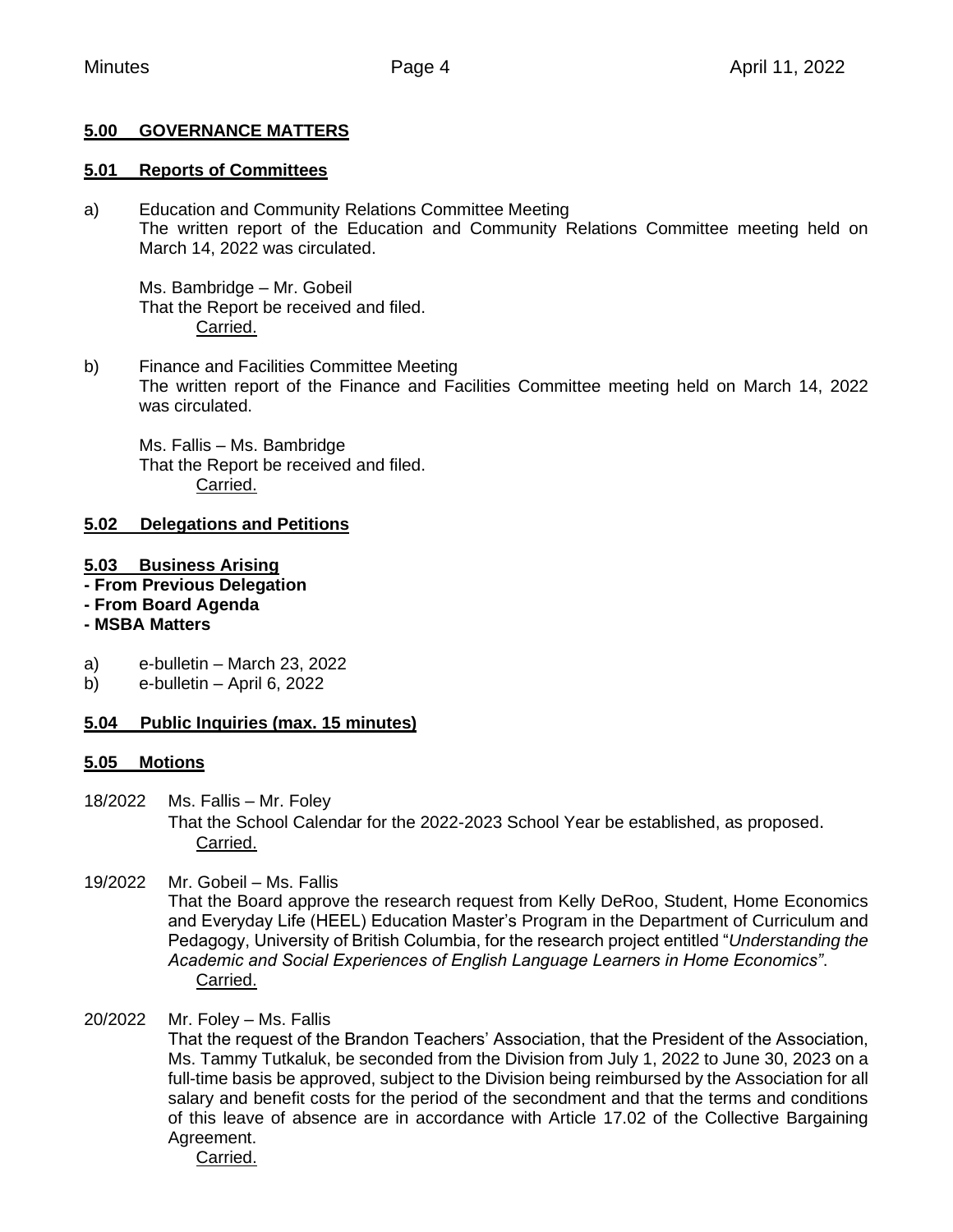21/2022 Mr. Murray – Ms. Bambridge That the appointment of Heather Ewasiuk as the Senior Election Official for the Brandon School Division, as chosen by the City of Brandon, with duties as set forth in The Municipal Councils and School Boards Election Act, be approved. Carried.

# 22/2022 Ms. Bambridge – Mr. Murray

That the Agreement between the Brandon Schools Instrumental Music Association (BSIMA) and Brandon School Division (Division) regarding the 2022-2023 financial support to be provided by the Division to BSIMA be approved; and that the Chairperson and Secretary-Treasurer be and are hereby authorized to affix their signatures and the seal of the Division thereto.

Carried.

#### 23/2022 Ms. Bambridge- Mr. Murray That the Memorandum of Agreement between Prairie Mountain Health and Brandon School Division for the purchase of Occupational Therapy services effective April 1, 2022 be approved; and that the Chairperson and Secretary-Treasurer be and are hereby authorized to affix their signatures and the seal of the Division thereto. Carried.

24/2022 Mr. Murray – Ms. Bambridge That the Service Purchase Agreement between Prairie Mountain Health and Brandon School Division for the purchase of Speech Language services effective April 1, 2022 be approved; and that the Chairperson and Secretary-Treasurer be and are hereby authorized to affix their signatures and the seal of the Division thereto. Carried.

#### **Late Motions:**

- 25/2022 Ms. Fallis Mr. Foley That Confidential No. 2 and the recommendations therein be approved. Carried.
- 26/2022 Mr. Foley Ms. Fallis That Confidential No. 3 and the recommendations therein be approved. Carried.

### **5.06 Bylaws**

### **5.07 Giving of Notice**

#### Mr. Gobeil

I hereby give notice that at the next regular meeting of the Board of Trustees, I, or someone in my stead, will introduce By-law 1/2022 being a by-law providing for the borrowing of moneys upon the credit of the said School Division to meet current expenses for the fiscal year July 1, 2022 to June 30, 2023.

#### **5.08 Trustee Inquiries**